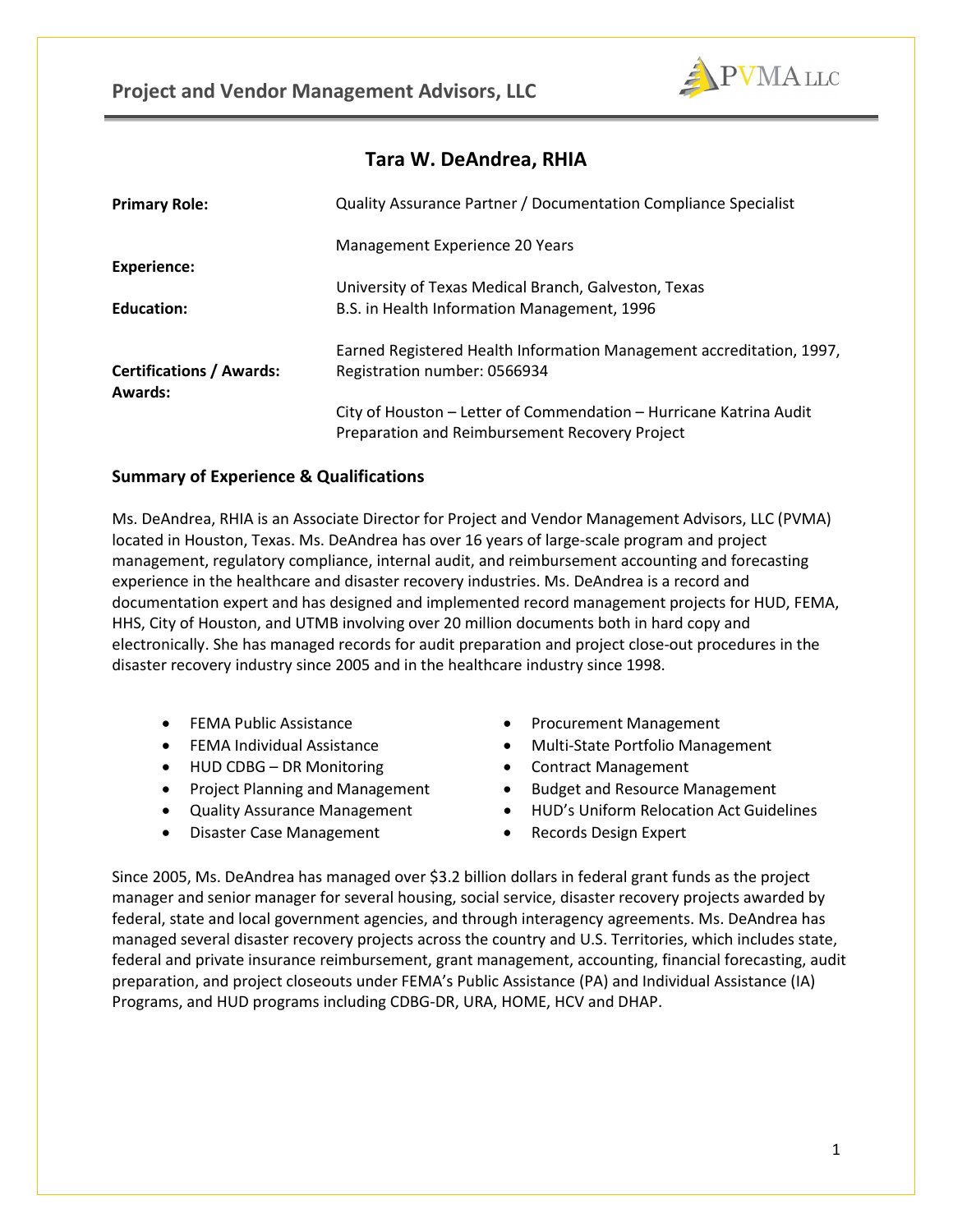# PVMA, LLC – Houston, Texas **May 2016** to present **Parnter – Quality Assurance Partner Senior Program Manager**

## **Disaster Services Corporation – SVDP USA**

**April 2018 to September 2020** FEMA / NVOAD / Disaster Services Corporation, Program Management. Currently providing accounting and financial reimbursement services on behalf of the NVOAD consortium for FEMA's Harvey Long-term Case Management Program. The PVMA team provides monthly financial operations for NVOAD and 5 of its Disaster Case Management Program (DCMP) consortium members. PVMA also provides DCMP Community Outreach and Marketing services to provide program information to residents of Harris, Jefferson, Ft. Bend and Brazoria counties. Managing processes that include Grant Management, Accounting and Reimbursement, Grant Closure, Community Outreach, Program Marketing, and Communication, Case Management, Procurement Management and Compliance services.

## **State of Texas – General Land Office / Witt – O'Briens**

**November 2017 – August 2018** GLO Call Center and Outreach. Assisted in the staff management for the GLO's Harvey short-term management team under contract with Witt – O'Brien's and provided staff for the GLO's Harvey call center, residential and MHU inspections for assigned impacted counties in Texas. Provided Community Outreach, Program Marketing, and Communication and File / Case Management services.

## **MFR Solutions**

## **Senior Manager, Public Sector Consulting Dec 2006 – June 2012**

**University of Texas Medical Branch Galveston – Financial Management and Grant Administration October 2008 – December 2011** State of Texas - University of Texas Medical Branch-Galveston (UTMB - Galveston), FEMA Accounting and Reimbursement – Senior Manager for the State of Texas and UTMB-Galveston award of a 5 year contract to provide ongoing accounting, audit preparation, documentation management, database management, compliance, cost allocation, financial forecasting, and other project worksheet activities for over \$1.5 billion in disaster recovery reimbursements, which at that time, was the single largest FEMA reimbursement recipient in history following Hurricane Ike.

Ms. DeAndrea managed a project staff of 25 disaster recovery specialist and accounting professionals that worked directly with UTMB management to assist them in obtaining, validating, procurement management, and auditing documentation to provide the State of Texas, FEMA and other stakeholders with information requested and required for UTMB to receive a full reimbursement for the cost to rebuild the University buildings, clinics and hospitals following the disaster. In addition, the team worked directly with representative from State of Texas Office of Emergency Management, State of Texas Auditors Office, and FEMA on a day-to-day basis as part of the UTMB team.

### **State of Louisiana – Office of Community Development**

**October 2009 – September 2010** Statewide Temporary Rental Assistance Program - The State of Louisiana – Provided services based on HUD's Uniform Relocation Act guidelines for housing assistance and documentation management services for the Disaster Recovery Unit of the Office of Community Development (OCD) awarded contract to administer the Housing Assistance for Rental Services for eligible households in Louisiana who were displaced as a result of Hurricanes Katrina, Rita, Gustav or Ike, or Road Home Options 1 grantees whose homes have been rebuilt with contaminated drywall. Ms. DeAndrea served as the senior managed for the project team that provided input to program design and documentation management and close-out activities for families transitioning to permanent housing.